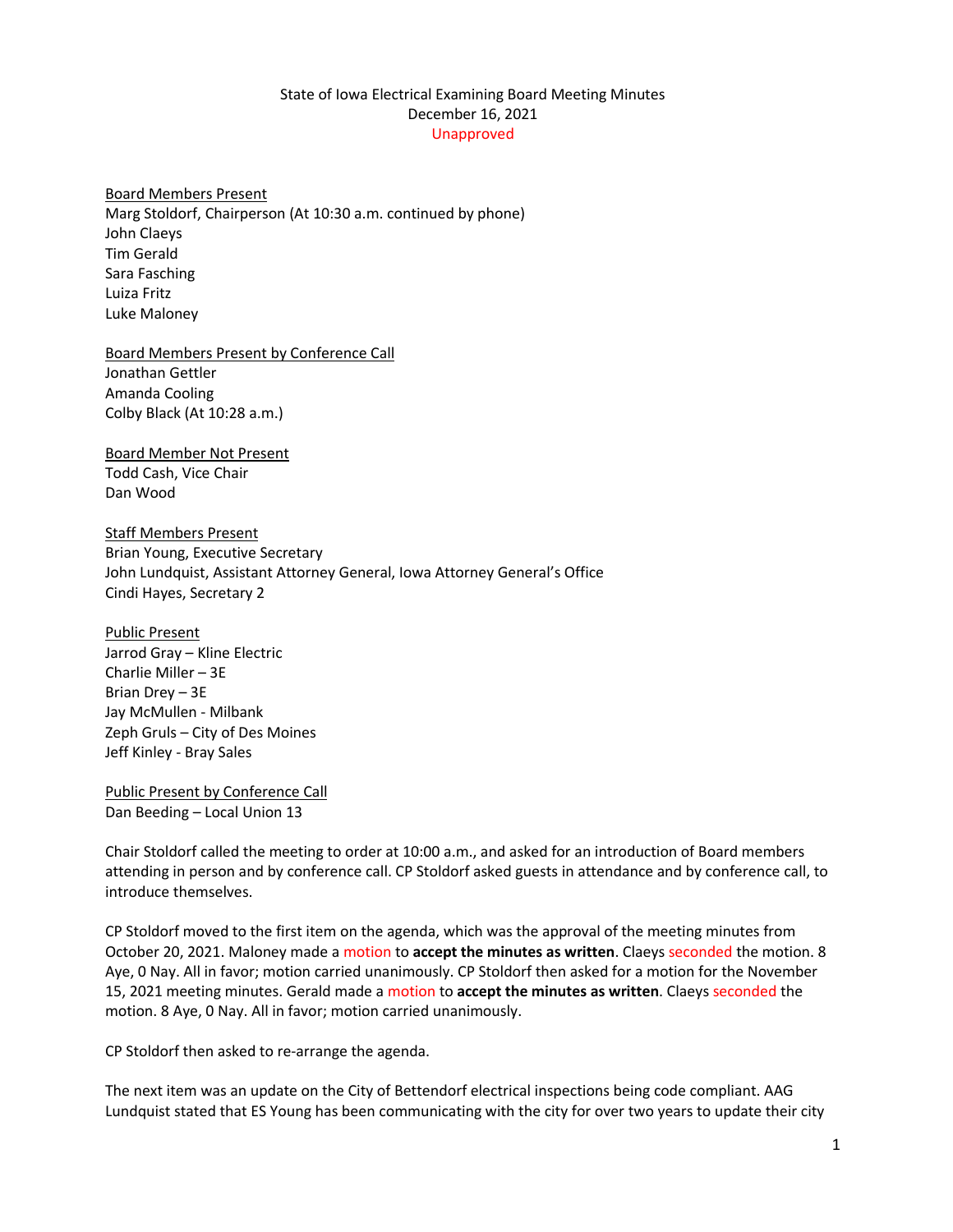adopted electrical code, and found that they had codified, through their city ordinances, that they were enforcing the 2014 National Electrical Code (NEC) and missed the 2017 NEC entirely. ES Young has been trying to work with their inspectors to be compliant with conducting their inspections to the state adopted NEC. AAG Lundquist went on to explain, per Iowa Code 103.29(5), which provides a city to deviate from the standard code that the Electrical Examining Board (EEB) has adopted, as long as their ordinances are not less stringent than the EEB establishes by rule. Further, the political subdivision is required to file their proposed amendments to the EEB prior to enforcement. AAG Lundquist stated that the City of Bettendorf has adopted the 2020 NEC, however, they have done so, and subject to, a number of non-uniform amendments, which became effective in November 2021. In researching these non-uniform amendments, there were some which were more restrictive, but there are several amendments that were not. The City of Bettendorf has either eliminated portions of the current NEC or they adopted a standard that was a prior standard or something different from sources the EEB are still trying to figure out. AAG Lundquist stated that he and ES Young are getting closer to gain full compliance with the City of Bettendorf and will continue to work with the city attorney regarding advance notification and justification of their non-compliant amendments which must be submitted to the EEB prior to inspecting. CP Stoldorf asked AAG Lundquist when he would reach out to the city attorney regarding resolution to this issue, to which he stated "In the next couple of days".

CP Stoldorf then moved to the next item on the re-arranged agenda, which was Temporary Services and Articles 230.62 and 230.71B. CP Stoldorf asked the Code Adoption subcommittee for discussion. Gerald explained that the subcommittee members do not want to allow alterations to existing temporary services and to extend the existing language until 12/31/2022. This is due to manufacturers stating they are not able to produce the equipment on a timely basis based on supply chain challenges. ES Young stated he will work with the subcommittee for some verbiage to convey this change. CP Stoldorf asked for any comments from the public. Zeph Gruls, City of Des Moines, stated he agreed with Gerald's comments to extend until 12/31/2022.

Jay McMullen, Milbank, stated that Milbank has approximately 10% of product for the current orders received. He is projecting August 2022, as to when parts will be available to fulfill orders received. He would like to see orders coming in now so they know what the demand will be so they can predict requirement of parts. Charlie Miller, 3E, stated, that, as a distributor of Milbank products, contractors are waiting to see how this meeting resolves before they order product. He forecasts that contractors will now place orders knowing that the enforcement date is pushed to 1/1/2023. Jeff Kinley, Bray Sales, also agrees with the new enforcement date. CP Stoldorf stated that she would like ES Young and distributors to contact their clients regarding product availability.

CP Stoldorf asked for Board member input. Maloney stated he would like the date of enforcement to be extended past 12/31/2021. Gerald stated he would entertain the 1/1/2023 enforcement date to allow manufacturers and distributors time to re-stock. Jay McMullen, Milbank, stated the product is made in Kansas City, so there is not an oceanic port distribution issue. Gerald stated he wants a hard enforcement date so that manufacturers and distributors are on notice. ES Young and the distributors will work on a joint communication going regarding the enforcement date, so contractors do not order non-compliant equipment. Jarrod Gray, Kline Electric, stated that his company has tried to order the new equipment, but has been told it is not in stock and they do not know when it will be in stock. He, as a contractor, does not want to tie up money thorough orders, when there is no way of knowing when the product will arrive. Since the code change was made prior to the product demand, why is there no product? Mr. McMullen answered that they have received orders and have supplied 10%, but there is just now a larger demand due to the code change. Mr. Gray reiterated that the code change was made in advance to any demand, so why were manufacturers not ramping up production when the code was changed a year prior? Maloney stated there is a code that allows if product is not available, the last code section standard will apply. Mr. Kinley stated orders made by contractors should be 2020 NEC compliant. Mr. McMullen stated that manufacturers were aware of code changes prior to adoption, but there is also lead time needed to engineer, design and build the product, when they did not have orders and did not know how much product would be ordered. Product is available to order now, but there are not any orders pending to fill. Mr. McMullen went on to state that August 2022 is the